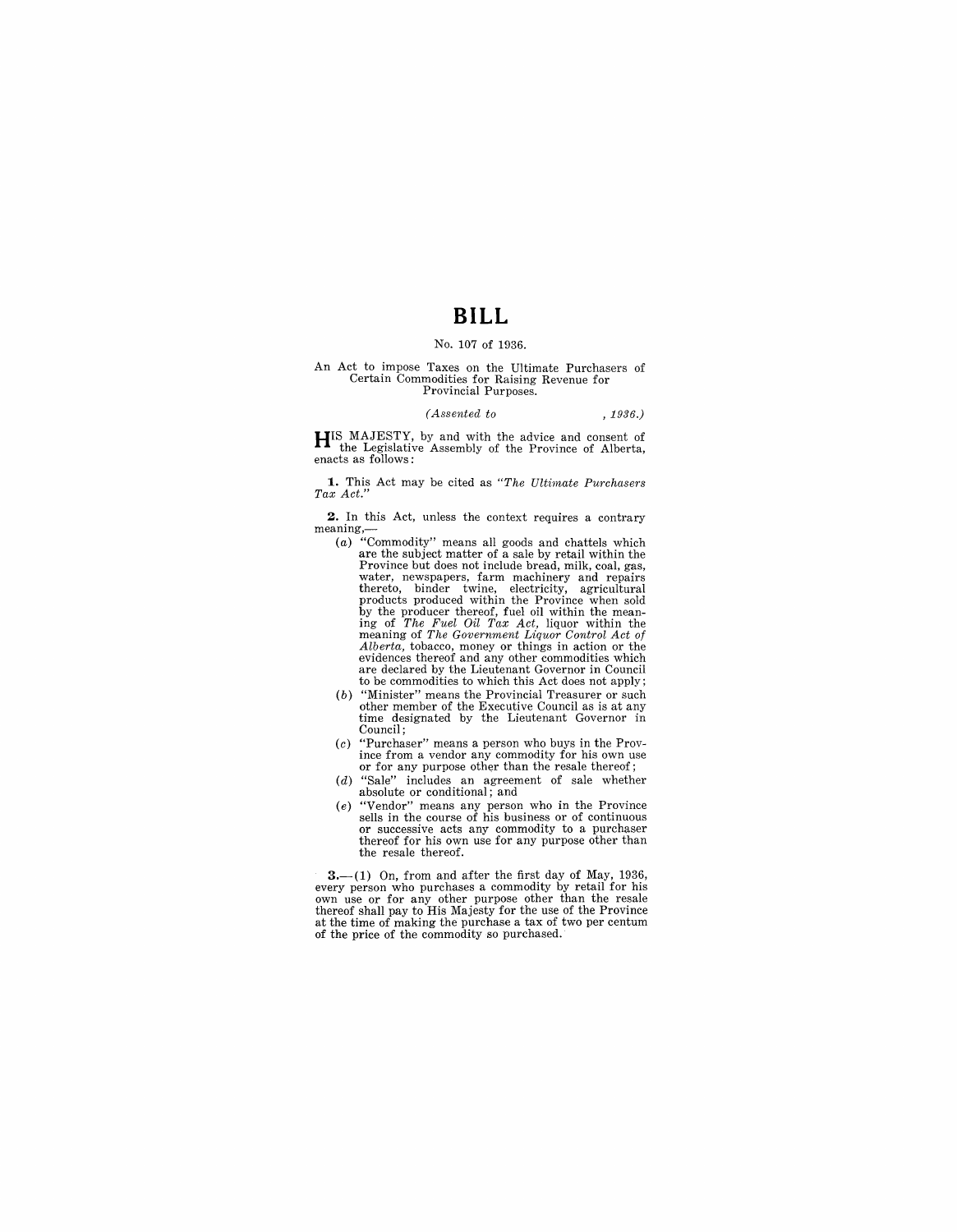- (2) The tax shall be computed as follows:
- $(a)$  The tax shall be computed on the price payable in respect of each separate purchase by retail;
- (b) Where several commodities are purchased on the same occasion and as part of the same transaction by the same purchaser, the tax shall be payable on the aggregate price of the commodities so purchased; and
- (c) Where the price amounts to or includes a fraction of a dollar any fraction of a dollar which does not exceed fifty cents shall be treated and computed as fifty cents, and every such fraction which exceeds fifty cents and does not exceed a dollar shall be treated and computed as a dollar.

(3) The tax shall be collected by the vendor from the purchaser for the use of the Province.

(4) In case a vendor in the ordinary course of his busi-<br>ness sells any commodity to a person who alleges that he is<br>purchasing it for purposes of resale, the vendor shall neverthe purpose of the purposes of the vendor shall never- the vendor of the Province an amount equal to the tax which would be payable under this Act if that sale were made to a purchaser as herein defined, but the Minister shall refund the deposit<br>on evidence satisfactory to him that the commodity was<br>purchased for the purposes of resale and not for the use of the buyer.

**4.** Every vendor and every person authorized to collect or receive the taxes from a vendor shall be a revenue officer within the meaning of *The Treasury Department Act* and shall be subject to the duties and liabilities of a revenue officer under that Act.

 $5.-(1)$  On or before the fifteenth day of each month the vendor shall forward to the Minister the amount of the tax which he has collected during the preceding month and any deposits received by him pursuant to this Act during the same period.

(2) With each remittance the vendor shall forward to the Minister upon a form prescribed by him a return show-ing the total amount of the tax collected and deposits received by him during the preceding month, and the return shall show such further information as the Minister requires and verified by his affidavit or statutory declaration if required.

**6.** Any person appointed by the Minister in writing for that purpose, which appointment may be general or specific, may enter upon the premises of any vendor, from time to<br>time, to ascertain whether the tax is being duly paid and<br>collected during any specified period or to inspect and<br>examine the books, records or documents or the premi generally of the vendor for the purpose of ascertaining the quantities of commodities on hand at any specified time or times or sold by him during any specified period, and the

#### 2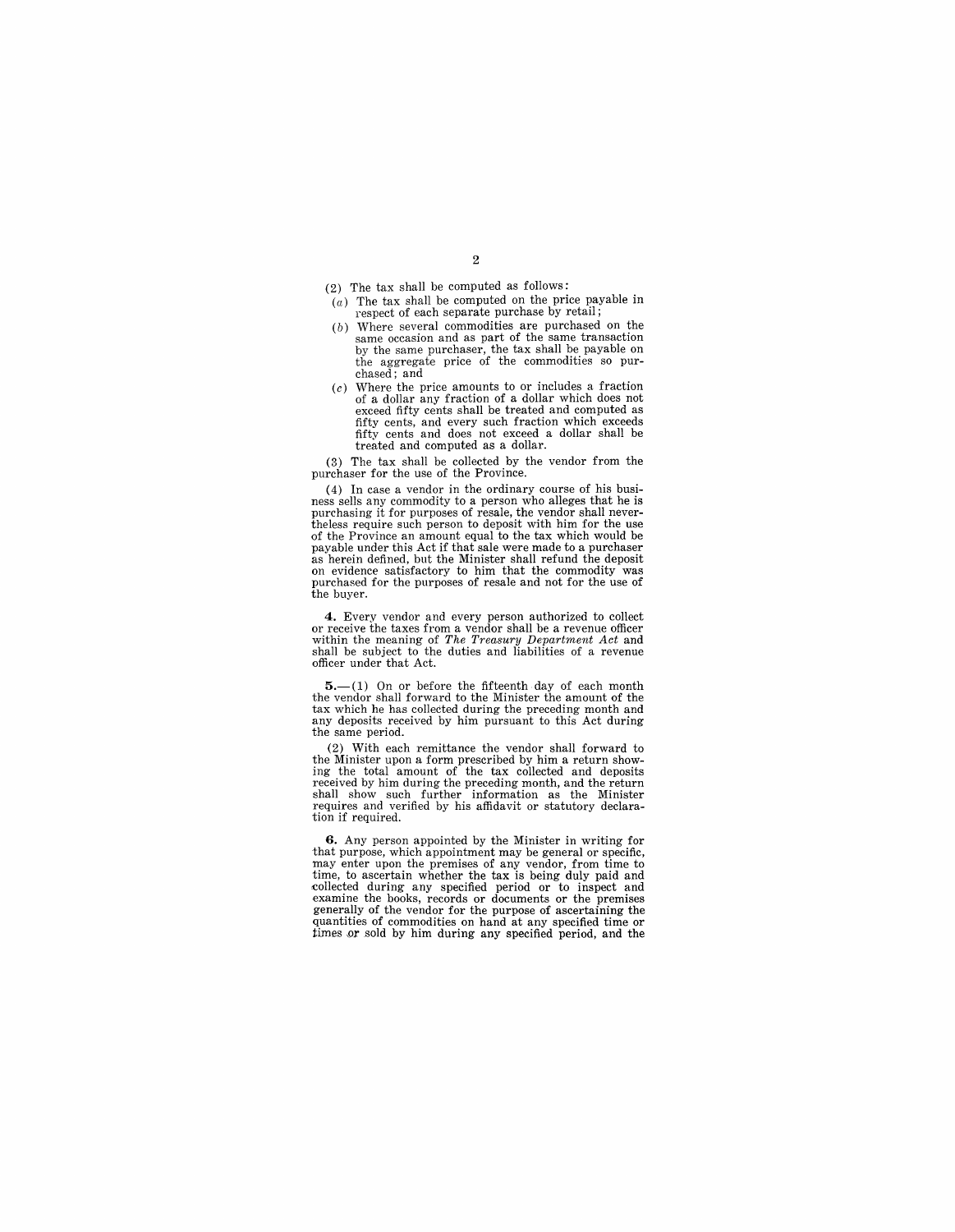vendor shall answer all questions relating to those matters and shall produce to the person so appointed such books, records and documents as are required.

**7.** If any person appointed by the Minister pursuant to section 6 has cause to believe that any person has or had in his possession any commodity on which the tax was payable but has not been paid, he may without warrant enter upon the premises of the person suspected and make such inquiries and searches as are deemed necessary, and may interrogate such person concerning consumable things he has purchased, and such person shall produce for inspection by the person so appointed any consumable thing in his possession and answer any questions relating thereto.

**8.** The Minister may hold or appoint any person to hold an inquiry into the operation of this Act or into any charge or complaint that any purchaser has evaded payment of the tax or any vendor has neglected to collect the tax or to require the making of a deposit pursuant to section 3, or having collected any tax or received any deposit has not forwarded the same to the Minister, or has made a false return or statement, and also into any other matter arising in the administration of this Act, and for the purpose the Minister or persons so appointed shall have all the powers which may be conferred upon a commissioner appointed pursuant to *The Public Inquiries Act.* 

 $9-(1)$  Every person who,-

- (a) contravenes any of the provisions of this Act or the regulations thereunder; or
- (b) fails to make any return which he is required to make by this Act or the regulations; or
- (c) makes any incorrect return; or
- (d) refuses to answer any questions put to him by any person authorized to interrogate him by sections 6, 7 and 8; or
- (e) impedes or obstructs any person appointed by the Minister pursuant to sections 6, 7 and 8 in the making of any investigation or inquiry which he is authorized to make,-
- shall in each case be guilty of an offence.

(2) A court or magistrate finding any person guilty of an offence may, instead of fining such person in the first instance, order such person to remedy his default and pay costs, and if he fails to comply with such order he shall be guilty of an offence.

**10.** Any vendor who makes default in keeping any records or in making any returns which he is required to keep or make by this Act or by any regulations made pursuant hereto shall be guilty of an offence and shall be liable on summary conviction therefor to a penalty of twenty-five dollars a day for each day during which the default continues.

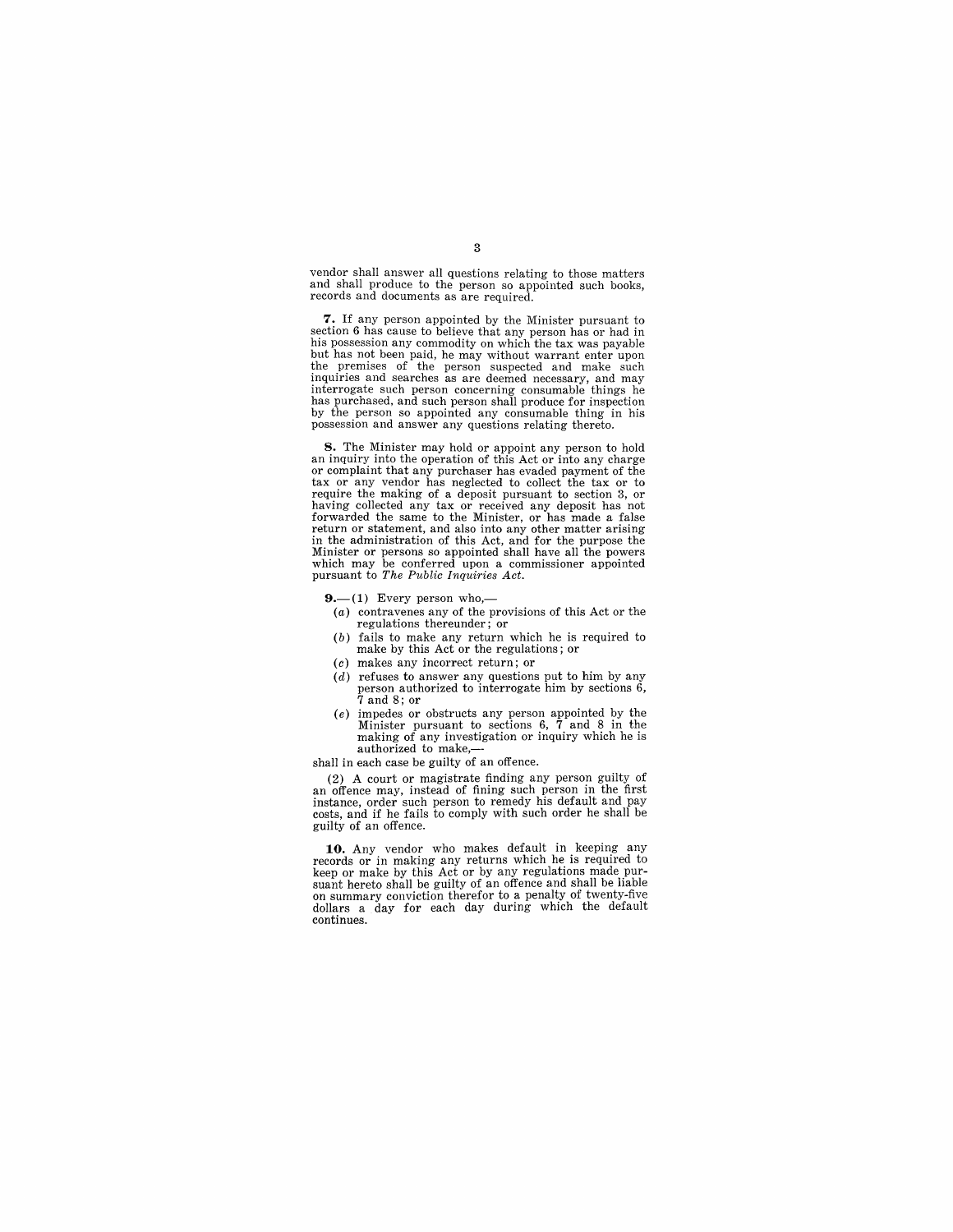**11.** Any person guilty of an offence for which no penalty is otherwise specifically provided shall be liable on summary conviction therefor to a penalty of not more than five hundred dollars and costs and in default of payment to imprisonment for a term not exceeding three months.

12. In any prosecution for failure to pay the tax or make<br>a deposit or to collect the tax or receive a deposit or to<br>forward the tax or any deposit, the onus of proving that the<br>tax was paid or deposit received or that the shall be upon the accused.

13.-(1) The Lieutenant Governor in Council may from time to time,-

- (a) declare that this Act shall not apply to retail sales in any specified area or areas of the Province which are adjacent to any boundary of the Province;
- (b) exempt from the liability to taxation under this Act any commodities;
- $(c)$  exempt from the liability to taxation under this Act sales by or to any city, town, village, hospital, school, charitable institution, or any other public board or body designated by order in council;
- $(d)$  prescribe as to the records to be kept and the returns to be made by any vendor or any person authorized to receive or collect the taxes from a vendor;
- (e) require all persons who make sales by retail to be registered and prescribe as to the manner of
- registration;<br> $(f)$  prescribe the remuneration which may be allowed or paid to any person who collects any tax imposed pursuant to this Act; and
- $(g)$  make such regulations as may be deemed necessary and expedient for the purpose of carrying out the purposes of this Act.

(2) Every order made pursuant to this section shall be published in *The Alberta Gazette* and shall take effect on publication or on such later date as may be fixed for that purpose and shall thereupon have the same force and effect as if the same had been enacted by and as a part of this Act.

**14.** This Act shall come into force on the day upon which it is assented to.

#### 4